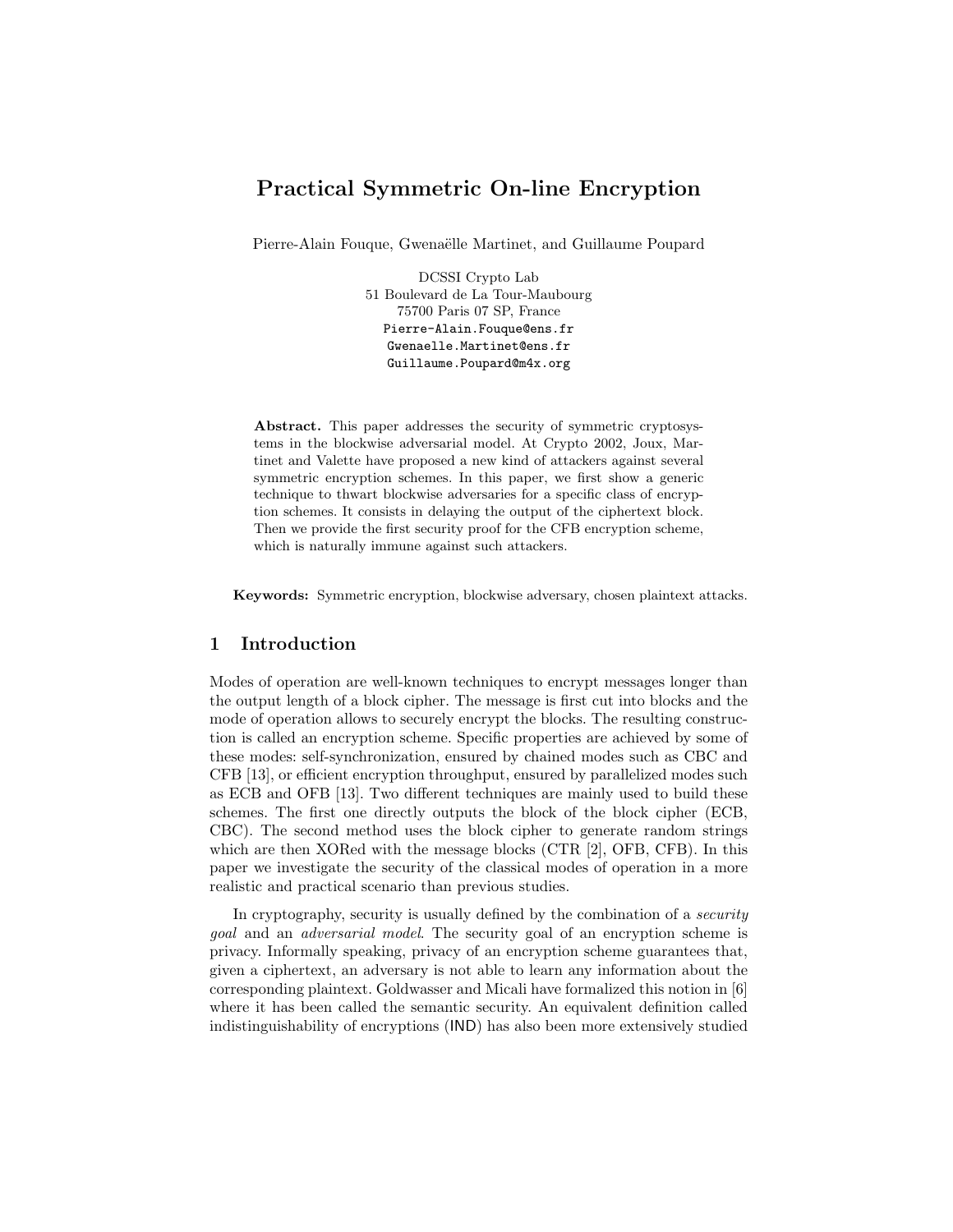in |2| for the symmetric encryption setting: given two equal length messages  $M_0$ and  $M_1$  chosen by the adversary and the encryption  $C$  of one of them, it is difficult for the adversary to distinguish whether  $C$  is the encryption of  $M_0$  or  $M_1$ . In practical scenarii, adversary goals can be different from this theoretical notion of privacy. For example, the adversary can try to recover the secret key or to recover the plaintext underlying a given ciphertext. However, from a security point of view, if the scheme is secure under the IND security notion, key recovery or plaintext recovery cannot be achieved by the adversary. It is worth noticing that a security proof for encryption mode is not an absolute proof of security. As often in cryptography, proofs are made by reduction, in the complexity theoretic sense, between the security of the scheme and the security of the block cipher used in the encryption scheme. In practice, such a proof shows that the mode achieves the security goal assuming the security of the underlying block cipher.

Orthogonally to the security goal, the adversarial model defines the adversary abilities. The considered adversarial models are known plaintext attacks, chosen plaintext attacks (CPA) or chosen ciphertext attacks (CCA). In these scenarii, the adversaries have access to an encryption oracle, queried with known or chosen messages, and/or a decryption oracle, queried with ciphertexts, that may be chosen according to the previous pairs of plaintexts and ciphertexts. In the sequel we consider schemes secure against Chosen Plaintext Attacks, such as CBC or CFB. We do not take into account schemes secure against Chosen Ciphertext Attacks, such as OCB [14], IACBC, IAPM [11] or XCBC [?].

Usually, it is implicitly assumed that messages sent to the encryption oracle are atomic entities. However, in the real world, the encryption module can be a cryptographic accelerator hardware or a smart card with limited memory. Thus, ciphertext blocks are output by the module before having received the whole message. Practical applications are thus far from the theoretical security model. Recently, Joux, Martinet and Valette in [10] have proposed to change the adversary interactions with the encryption oracle to better model on-line symmetric encryption schemes. Such a scheme can output the ciphertext block  $C[i]$  just after the introduction of the block  $M[i]$ , without having the knowledge of the whole message. Many modes of operation have this nice property. Therefore, from the attacker side, adversaries in the IND security game can adapt the message blocks according to the previously received ciphertext blocks. The same notion concerning integrity on real-time applications has been used by Gennaro and Rohatgi [4].

The blockwise adversarial model, presented in [10], is used to break the IND-CPA security of some encryption schemes, provably secure in the standard model. For example, in order to encrypt a message  $M = M[1]M[2] \dots M[\ell]$  with the CBC encryption mode, a random initial vector  $C[0] = IV$  is chosen and for all  $1 \leq i \leq \ell$ ,  $C[i] = E_K(M[i] \oplus C[i-1])$ . In [2], Bellare *et al.* have shown that, in the standard model, the CBC encryption scheme is IND-CPA secure up to the encryption of  $2^{n/2}$  blocks, where *n* denotes the length of the block cipher  $E_K$ . However, in [10], Joux *et al.* have shown that the CBC encryption mode cannot be IND secure in the blockwise adversarial model: only two-blocks messages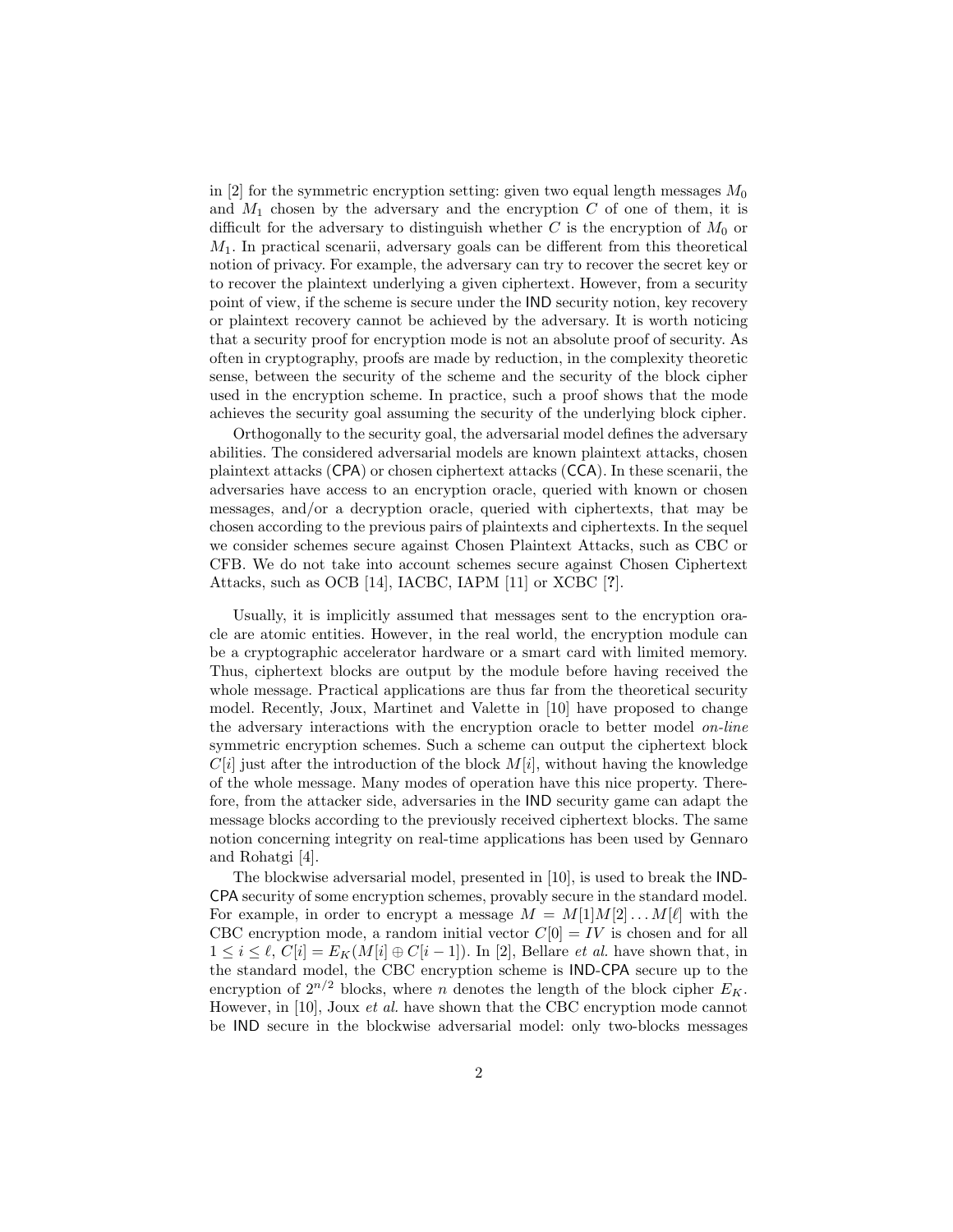$M_0$  and  $M_1$  allow the adversary to win the semantic security game. Indeed, if the same input is given twice to the block cipher, the same result is output. Consequently in the IND security game, if the adversary knows the initial vector  $C[0] = IV$  and the first ciphertext block  $C[1]$ , he can adaptively choose  $M_0[2]$  as  $C[1]\oplus C[0]\oplus M_0[1]$  and a random value for  $M_1[2]$ . Then, if the second ciphertext block  $C[2]$  is such that  $C[2] = C[1]$ , the ciphertext  $C = C[0]C[1]C[2]$  is the encryption of  $M_0$ . Otherwise it is the encryption of  $M_1$ . This attack works since the adversary can adapt his message blocks according to the output blocks. In the standard model, as the messages are chosen before the ciphertext is returned by the oracle, the probability that such a collision occurs in the inputs of the block cipher is upperbounded by  $\mu^2/2^n$ , where  $\mu$  denotes the number of encrypted blocks with the same key. While  $\mu$  remains small enough, the probability is negligible and the mode of encryption is secure.

From a practical point of view, the blockwise attack on the CBC encryption scheme is as efficient as an attack on the ECB encryption scheme in the standard model. Indeed, for both the ECB mode in the standard model and the CBC mode in the blockwise model, the adversary knows inputs and outputs of the block cipher. For the ECB mode, he can then adapt his messages to force a collision. For the CBC mode, he adapts the message blocks. It is worth noticing that in both cases a key recovery attack on the block cipher is possible. Such an attack only requires the encryption of some chosen plaintext blocks. For example, a dictionary attack on the block cipher can be mounted (see for example [12]). In this kind of attacks, the adversary precomputes the encryption of a plaintext block P under all the keys, and stores them in a table. Therefore, if he knows the encryption of  $P$  under the key used in the block cipher, he just looks in his table to recover the secret key. Moreover, the time/memory tradeoff of Hellman [9] can be adapted to reduce the required memory of this attack. Therefore, blockwise attacks need to be taken into account in practical uses since attacks are not only theoretical but paves the way to more practical and serious attacks.

Our results. In this paper we study the security of some well known encryption mode against blockwise adversaries. In a first part we show how to secure the CBC encryption mode. The countermeasure we propose simply consists in delaying the output blocks. This modified scheme, called delayed CBC (DCBC), is proved secure against blockwise adaptive adversaries, mounting chosen plaintext attacks. Furthermore, this modification can be applied to secure several modes of operation. In a second part, we show that the CFB (Ciphertext FeedBack) encryption mode is secure without any change in this new model. We also give in appendices a rigorous proof for the security of the DCBC and CFB modes.

# 2 Preliminaries

#### 2.1 Notations

In the sequel, standard notations are used to denote probabilistic algorithms and experiments. If  $\vec{A}$  is a probabilistic algorithm, then the result of running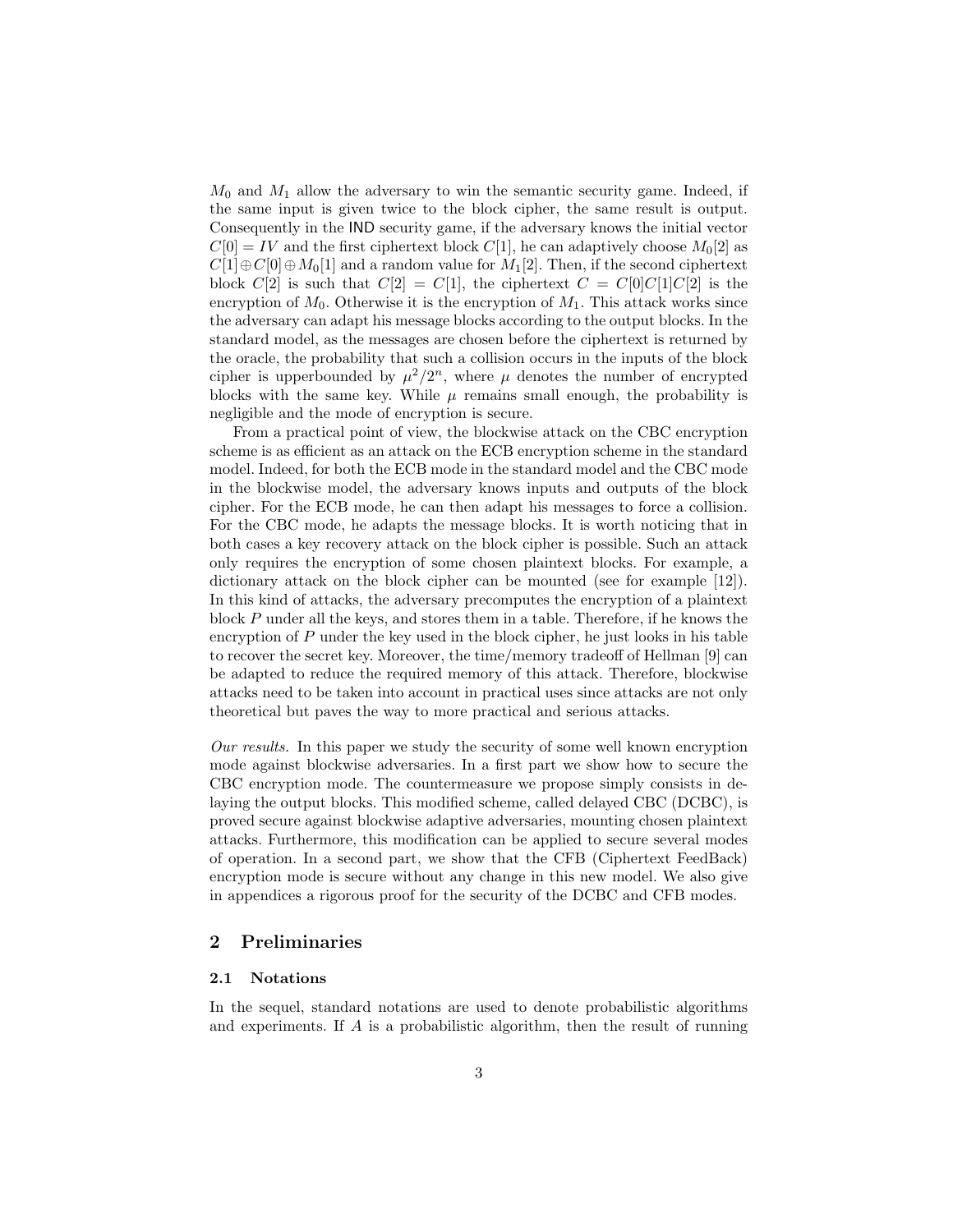A on inputs  $x_1, x_2, \ldots$  and coins r will be denoted by  $A(x_1, x_2, \ldots; r)$ . We let  $y \leftarrow A(x_1, x_2, \dots; r)$  denote the experiment of picking r at random and letting y be  $A(x_1, x_2, \ldots; r)$ . If S is a finite set then  $x \leftarrow S$  is the operation of picking an element uniformly from S. If  $\alpha$  is neither an algorithm nor a set then  $x \leftarrow \alpha$  is a simple assignment statement. We say that  $y$  can be output by  $A$  if there is some r such that  $A(x_1, x_2, \ldots; r) = y$ . If  $p(x_1, x_2, \ldots)$  is a predicate, the notation  $Pr[x_1 \leftarrow S; x_2 \leftarrow A(x_1, y_2, \dots); \dots; p(x_1, x_2, \dots)]$  denotes the probability that  $p(x_1, x_2, \dots)$  is true after ordered execution of the listed experiments. Recall that a function  $\varepsilon : \mathbb{N} \to \mathbb{R}$  is negligible if for every constant  $c \geq 0$  there exists an integer  $k_c$  such that  $\varepsilon(k) \leq k^{-c}$  for all  $k \geq k_c$ . The set of all functions from  $\{0,1\}^m$  to  $\{0,1\}^n$  is denoted by  $\mathcal{R}^{m\to n}$ . The set of all the permutations of  $\{0,1\}^n$ is denoted by  $\mathsf{Perm}_n$ .

### 2.2 Security Model

Security of a symmetric encryption scheme is viewed as indistinguishability of the ciphertexts, when considering chosen plaintext attacks. However, the recent attacks on some schemes, proved secure in the standard model, show that a new adversarial model has to be defined. The new kind of adversaries, introduced in [10], are adaptive during a query, according the previous blocks of ciphertext. The security model has to take into account these adversaries, realistic in an implementation point of view. The difference with the standard model is that here the queries are made on the fly: for each plaintext block received, the oracle outputs a ciphertext block. This better models on-line encryption. Thus, it is natural to consider a new kind of interactions, induced by this model: since the adversary does not send the whole plaintext in a single query, so that he can adapt the next plaintext block according to the ciphertext he receives, one can also suppose that the adversary may interleave the queries. In this case, the attacker is able to query the oracle for the encryption of a new message, even if the previous encryption is not finished. This introduces concurrent queries. The security model is thus modified in depth and security of known schemes has to be carefully re-evaluated in this new model.

Formally, in this model, the adversary, denoted by  $A$  in the sequel, is given access to a blockwise concurrent encryption left-or-right oracle: this oracle is queried with inputs of the form  $(M_0^i[j], M_1^i[j])$ , where  $M_0^i[j]$  and  $M_1^i[j]$  are two plaintext blocks. At the beginning of the game, this oracle flips at random a bit b. Then, if  $b = 0$  it will always encrypt  $M_0^i[j]$ , and otherwise, if  $b = 1$ , it will encrypt  $M_1^i[j]$ . The corresponding ciphertext block  $C_b^i[j]$  is returned to the adversary, whose goal is to guess which message has been encrypted. Here the queries are made on the fly (for each plaintext block received, the oracle outputs a ciphertext block), and also concurrently (the adversary may interleave the queries). In this case, A is able to query the oracle for the encryption of messages, even if the previous encryption is not finished. This introduces concurrent queries. Thus, we define the encryption *left-or-right* oracle, denoted by  $\mathcal{E}_K^{bl,c}(\mathcal{LR}(.,.,b,i))$ , to take as input two plaintext blocks  $M_0^i[j]$  and  $M_1^i[j]$  along with the number i of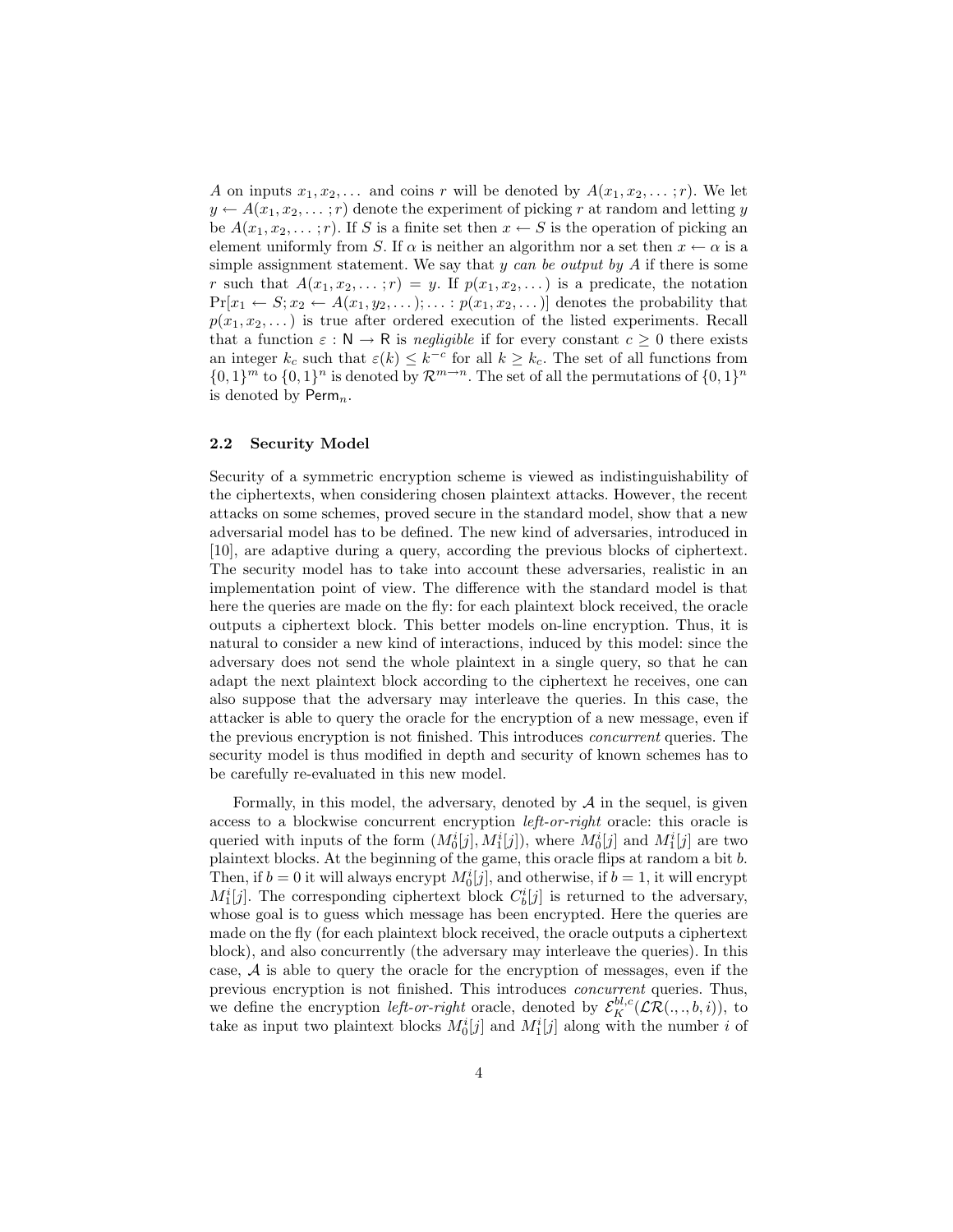the query, and encrypt  $M_b^i[j]$ . We now give the formal description of the attack scenario:

$$
\begin{aligned} \mathsf{Expt}_{\mathcal{SE},\mathcal{A}}^{\text{loc}-\text{bcpa}(b)}(k) \\ K &\stackrel{R}{\leftarrow} \mathcal{K}(k) \\ d &\leftarrow \mathcal{A}^{\mathcal{E}_{K}^{b l,c}}(\mathcal{LR}(\cdot,\cdot,b,\cdot)) \\ \text{Return } d \end{aligned}
$$

The adversary advantage in winning the LORC-BCPA game is defined as:

$$
\mathbf{Adv}_{\mathcal{SE},\mathcal{A}}^{\text{lorc}-\text{bcpa}}(k) = \left| 2 \cdot \Pr[\mathsf{Expt}_{\mathcal{SE},\mathcal{A}}^{\text{lorc}-\text{bcpa(b)}}(k) = 1] - 1 \right|
$$

We define  $\mathbf{Adv}_{\mathcal{SE}}^{\text{lorc}-\text{bcpa}}(k, t, q, \mu) = \max_{\mathcal{A}} \{ \mathbf{Adv}_{\mathcal{SE},\mathcal{A}}^{\text{lorc}-\text{bcpa}}(k) \},$  where the maximum is over all legitimate  $A$  having time-complexity  $t$ , making to the concurrent oracles at most  $q$  encryption queries totaling  $\mu$  blocks. A secret-key encryption scheme  $S\mathcal{E}$  is said to be *lor-secure against concurrent blockwise adaptive chosen* plaintext attack (LORC-BCPA), if for all polynomial-time probabilistic adversaries, the advantage in this guessing game is negligible as a function of the security parameter k. In this case,  $\mathcal{SE}$  is said LORC-BCPA secure.

The security of a block cipher is viewed as the indistinguishability from random permutations, as defined for example in [2]. The attack scenario for the adversary is to distinguish the outputs of a permutation randomly chosen in Perm<sub>n</sub>, from the outputs of a permutation randomly chosen in the family  $P$  of all permutations induced by a given block-cipher. The adversary advantage in winning this game is denoted by  $\mathbf{Adv}_{\mathcal{P}}^{\text{prp}}(k, t, q)$ . Following the same idea, the security of a pseudorandom function f randomly chosen in a given family  $\mathcal F$ of functions of input length  $m$  and output length  $n$ , is the indistinguishability from a random function of  $\mathcal{R}^{m \to n}$ . The attacker game is the same as above, except that permutations are replaced by functions. The adversary advantage in winning the game in denoted by  $\mathbf{Adv}_{\mathcal{F}}^{\text{prf}}(k, t, q)$ .

# 3 Blockwise Secure Encryption Schemes

In this section, we propose two modes of encryption that enable to withstand blockwise adversaries. These modes are well-known and simple. The CFB encryption scheme and a variant of the CBC are secure against the powerful adversaries we consider. The complete security proofs are given in appendices and we only summarize in this section the security results and their implications on the use of those modes of encryption.

#### 3.1 A blockwise secure variant of the CBC: the Delayed CBC

Description. The CBC mode of encryption, probably the most currently used in practical applications, suffers from strong weaknesses in the blockwise adversarial model, as it has been shown in [10]. The main reason is that the security of modes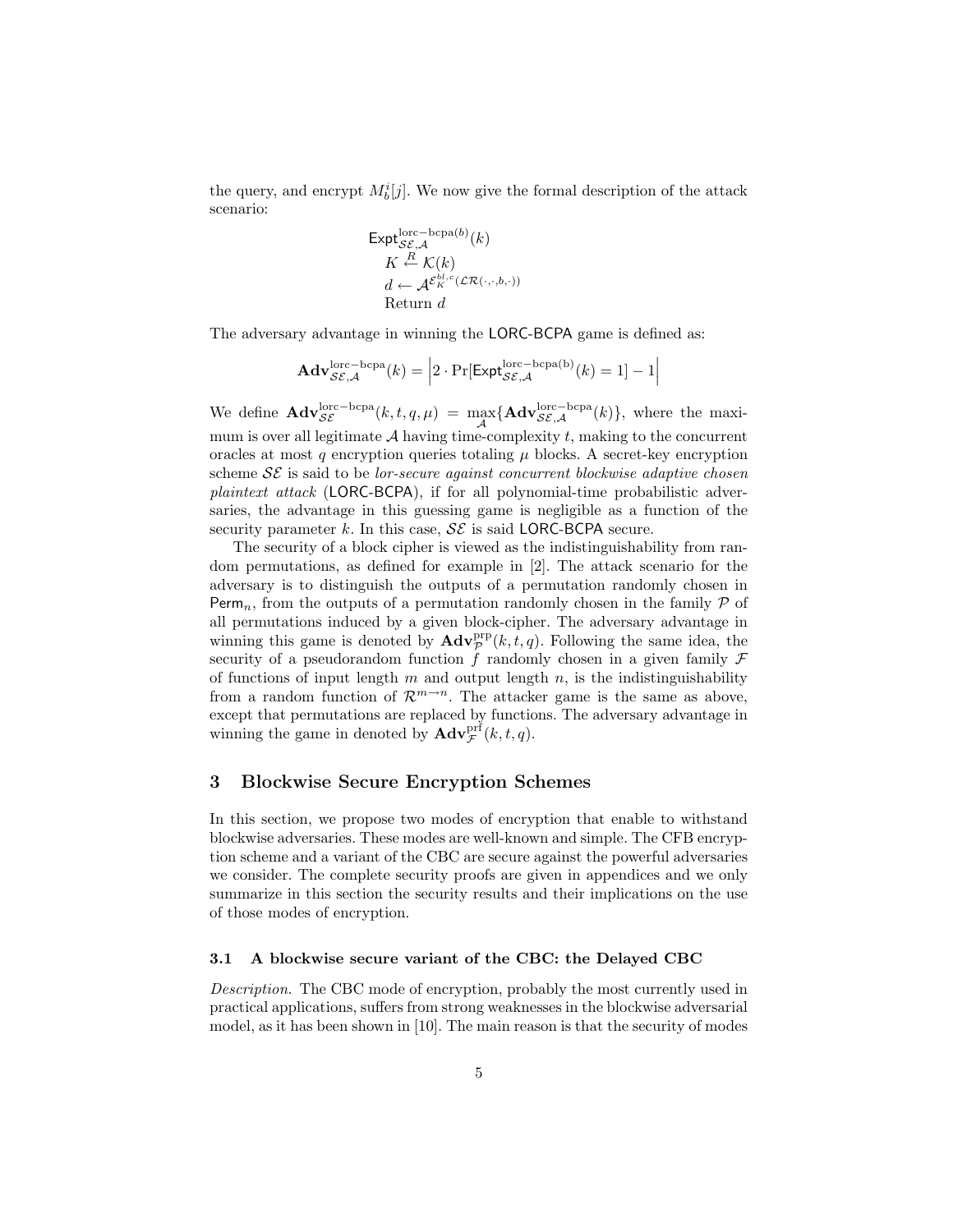

Fig. 1. The Delayed CBC encryption mode.

of operation is closely related to the probability of collision in the inputs of the underlying block cipher. As shown by the attacks presented in [10], blockwise adversaries can choose the message blocks according to the previously revealed ciphertext blocks so that they can force such a collision. This kind of adversaries are realistic if the output blocks are gradually released outside the cryptographic component.

A simple countermeasure to prevent an adversary from having access to the previously ciphered block is to delay the output by one single block. Consequently, an attacker can no longer adapt the message blocks. More precisely, we slightly modify the encryption algorithm in such a way that the encryption module delays the output by one block, *i.e.*, instead of outputting  $C[i]$  just after the introduction of  $M[i], C[i]$  is output after the introduction of  $M[i + 1]$ . This modification in the encryption process is efficient and does not require any modification of the scheme; ciphertexts produced by a device implementing the delayed CBC mode are compatible with those produced by standard ones.

A detailed description for this scheme, called Delayed CBC or simply DCBC, is given below and is also depicted in figure 1. We assume that each block is numbered from 1 to  $\ell$  and that the end of the encryption is indicated by sending a special block  $M[\ell + 1] =$  stop. If the decryption algorithm does not have to output a block, it sends, as an acknowledgment, a special block "Ack". Of course, the index  $i$  is only given to simplify the description of the algorithm but in practice this counter should be handled by the encryption module. In other words, we do not consider attacks based on false values of  $i$  since they do not have any practical significance. In the following,  $E_K(.)$  will be denoted by  $E(K, .).$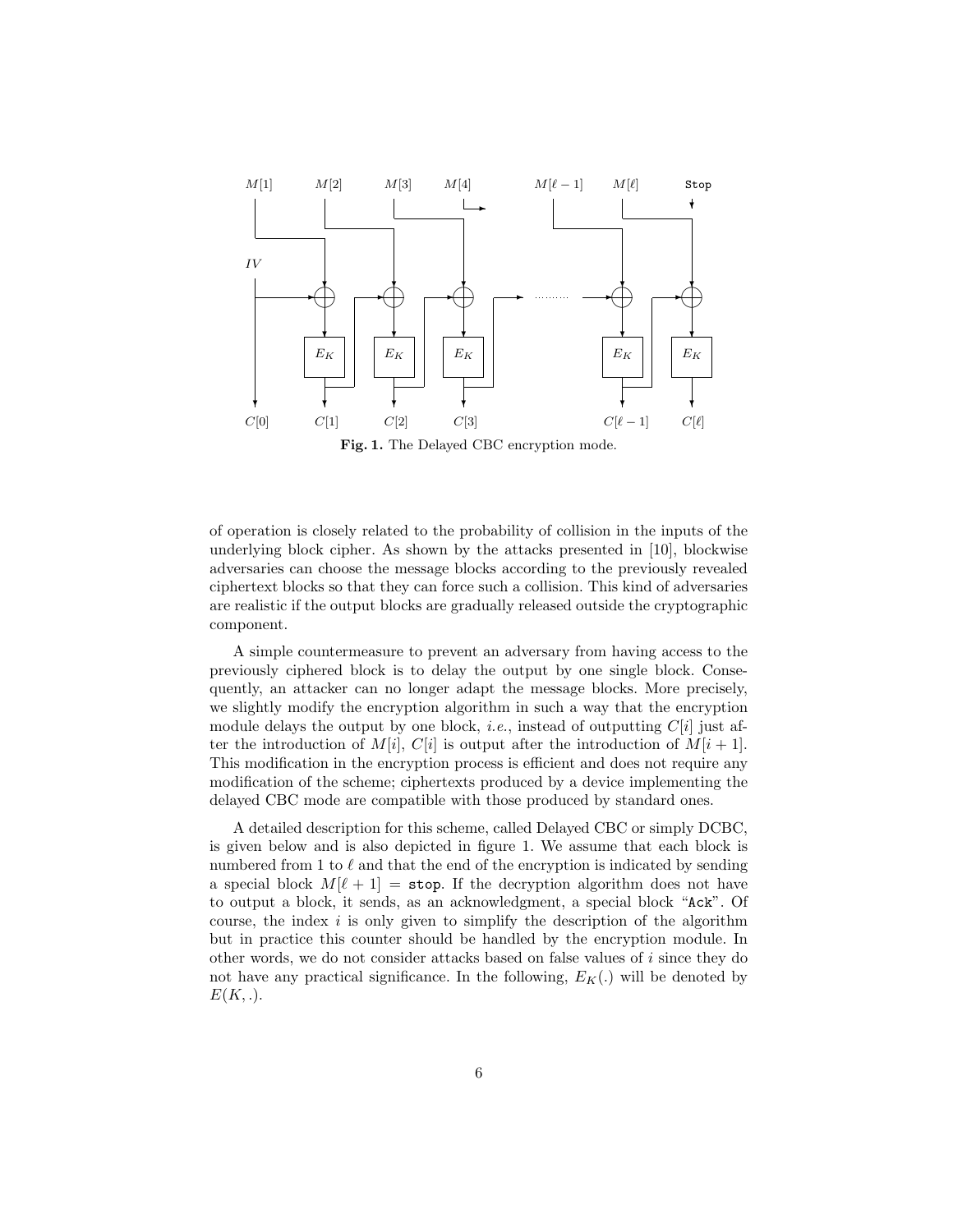| Function $\mathcal{E} - DCBC^{E}(K, M[i], i)$              | Function $\mathcal{D} - DCBC^{E}(K, C[i], i)$ |                        |                   |
|------------------------------------------------------------|-----------------------------------------------|------------------------|-------------------|
| If $i = 1$ ,<br>$IV \leftarrow \{0, 1\}^{n}$ , $C[0] = IV$ | Return $ack$<br>$Return C[0]$                 | Return $ack$<br>$Else$ | Return $C[i - 1]$ |
| Else<br>$C[i] = E(K, C[i - 1] \oplus M[i])$                | Return $C[i - 1]$                             | Return $C[i - 1]$      |                   |

Note that the decryption process is unchanged compared to the standard CBC encryption mode. Indeed, there is no need to delay the output block in the decryption phase since the adversary is not given any access to a decryption oracle for chosen plaintext attacks. Furthermore, since the DCBC does not provide chosen ciphertext security, for both the standard and the blockwise model, the decryption process does not need to be modified.

Blockwise Security of the DCBC Encryption Mode. In appendix B, we analyze the security of the DCBC against blockwise concurrent adversaries mounting chosen plaintext attacks. Intuitively, it is easy to see that a blockwise adversary cannot adapt the plaintext blocks according to the previously returned ciphertext blocks since it does not know  $C[i - 1]$  when submitting  $M[i]$ . Furthermore, the knowledge of the previous blocks  $C[0], \ldots, C[i-2]$  does not help him to predict the *i*-th input  $C[i - 1] \oplus M[i]$  of the block cipher as long as the total number  $\mu$  of encrypted blocks with the same key K is not too large. The security proof shows that the advantage of an adversary is at most increased by a term  $\mu^2/2^n$ . In other words, DCBC is provably secure in the blockwise model, assuming the security of the underlying block cipher, while the total number of encrypted blocks with the same key is much smaller than  $2^{n/2}$ . The security of the DCBC encryption mode is given in the following theorem:

**Theorem 1.** Let  $P$  be a family of pseudorandom permutations of input and output length n where each permutation is indexed with a k-bit key. If  $E$  is drawn at random in the family  $P$ , then the DCBC encryption scheme is LORC-BCPA secure. Furthermore, for any t, q and  $\mu > 0$ , we have:

$$
\mathsf{Adv}_{\mathrm{DCBC}}^{\mathrm{lorc}-\mathrm{bcpa}}(k, t, q, \mu) \leq 2 \cdot \mathsf{Adv}_{\mathcal{P}}^{\mathrm{prp}}(k, t, \mu) + \frac{\mu^2}{2^{n-1}}
$$

It is important to notice that this security bound is similar to the one obtained in the standard model for the CBC mode [2]. This means that the delayed CBC is as secure in the blockwise model as the classical CBC encryption scheme in the standard model.

#### 3.2 CFB encryption scheme

A review of the most classical modes of operation shows that one of them, the CFB mode [13], is naturally immune against blockwise attacks.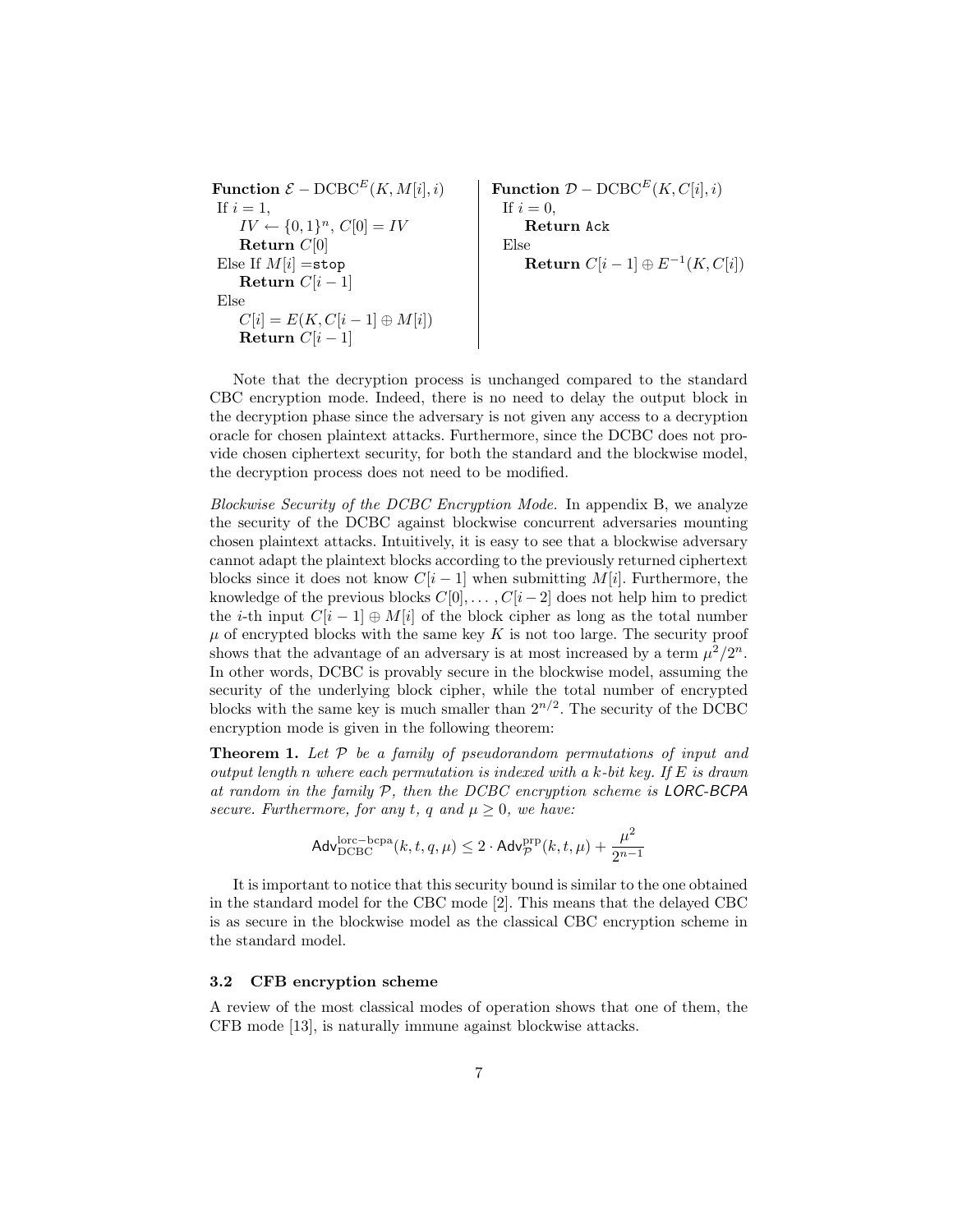

Fig. 2. The CFB encryption mode.

Description. The CFB encryption mode is based on a function  $F$ , indexed by a key K, taking n-bit blocks as input and outputting n-bit blocks. This function  $F$  does not need to be a permutation, *i.e.*, does not need to be implemented using a block cipher. For example the construction of Hall *et al.* [8], proved by Bellare and Impagliazzo in [3], can be used.

In the following,  $F_K(.)$  will be denoted by  $f(K,.)$ . A detailed description for this scheme is given below and also depicted in figure 2, using the same conventions as for DCBC.

Function  $\mathcal{E} - \text{CFB}^f(K, M[i], i)$  $(K, M[i], i)$  Function  $\mathcal{D} - \text{CFB}^f(K, C[i], i)$ If  $i = 1$ , If  $i = 0$ ,  $IV \leftarrow \{0,1\}^n, C[0] = IV$ Return Ack  $C[1] = f(K, C[0]) \oplus M[1]$  Else **Return**  $C[0]$  and  $C[1]$  **Return**  $C[i] \oplus f(K, C[i-1])$ Else  $C[i] = f(K, C[i-1]) \oplus M[i]$ Return C[i]

We insist on the fact that we have not modified the original CFB mode and that we only recall it in order to be complete.

Blockwise Security of the CFB Encryption Mode. In appendix C, we analyze the security of the CFB against blockwise concurrent adversaries mounting chosen plaintext attacks. Intuitively, a blockwise adversary cannot adapt the plaintext blocks in order to force the input to the function  $f$  while the ciphertext blocks are all pairwise distinct. If no adaptive strategy is efficient, the inputs of  $f$  behave like random values and the system is secure until a collision at the output of this function occurs. If the total number  $\mu$  of encrypted blocks with the same key K is not too large, *i.e.*, much smaller than the square root of  $2^n$ , this event only happens with negligible probability. The security proof formalizes those ideas and shows that the advantage of an adversary is at most increased by a term  $\mu^2/2^n$ , as for DCBC. In other words, the CFB mode is provably secure in the blockwise model, assuming the security of the underlying block cipher (or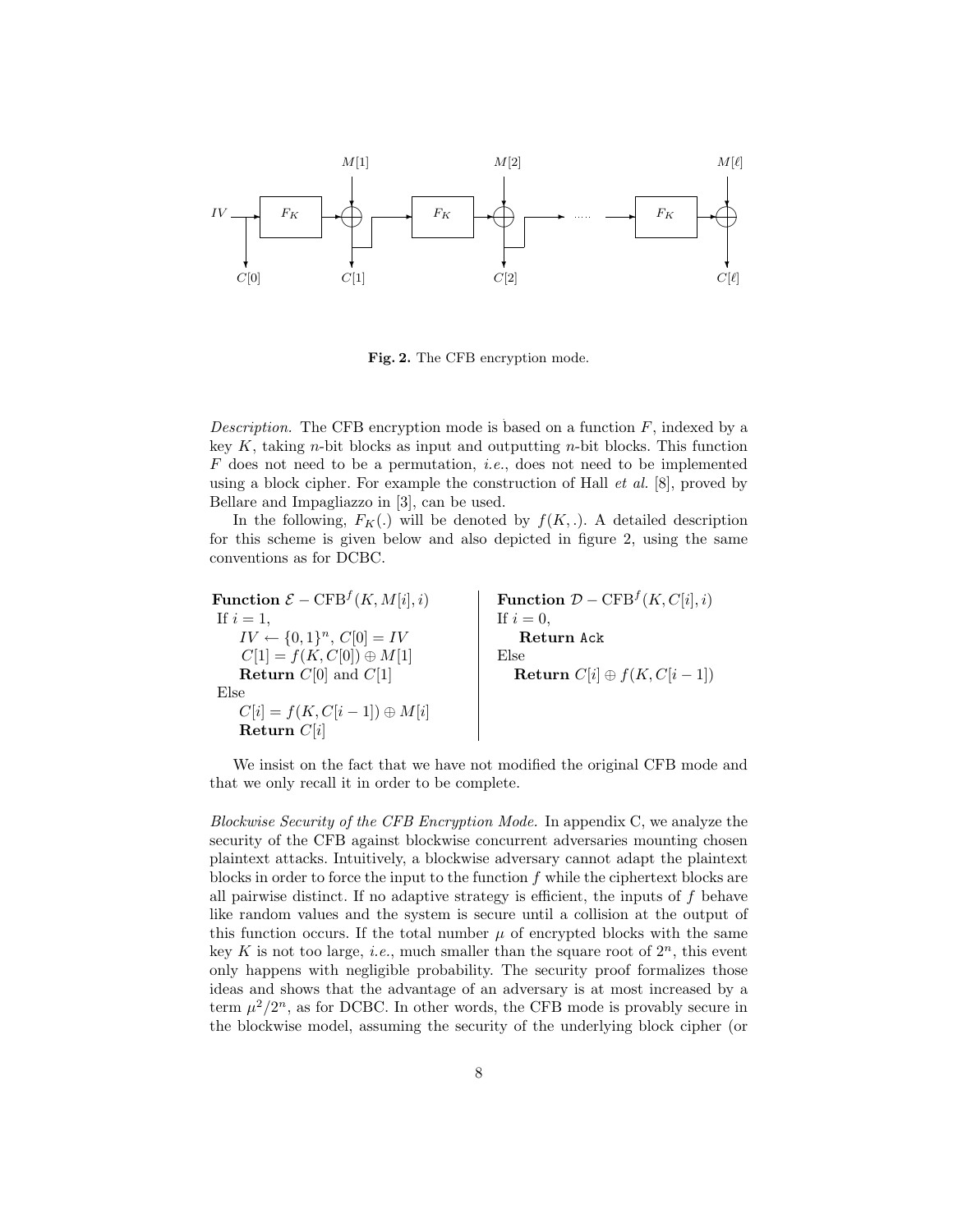function), while the total number of encrypted blocks with the same key is much smaller than  $2^{n/2}$ .

Theorem 2 (Security of the CFB mode of operation). Let  $\mathcal F$  be a family of pseudorandom functions with input and output length n, where each function is indexed with a k-bit key. If the  $CFB$  encryption scheme is used with a function f chosen at random in the family F, then, for every integers  $t, q, \mu \geq 0$ , we have:

$$
\mathbf{Adv}_{CFB}^{\text{lorc}-\text{bcpa}}(k, t, q, \mu) \leq 2 \cdot \mathbf{Adv}_{\mathcal{F}}^{\text{prf}}(k, t, \mu) + \frac{\mu^2}{2^{n-1}}
$$

Such a bound is tight since practical attacks against the indistinguishability of the mode can be mounted if more than  $2^{n/2}$  blocks are encrypted. In practice, notice that using 64-bit block ciphers such as DES or triple-DES, this bound of 2 <sup>32</sup> blocks could be quickly reached in some applications based on high speed networks.

A block cipher rather than a pseudorandom function can be used in the CFB mode as it is specified in [13]. Indeed, a secure block cipher behaves like a pseudorandom function up to the encryption of  $2^{n/2}$  blocks.

# References

- 1. M. Bellare, A. Desai, E. Jokipii, and P. Rogaway. A Concrete Security Treatment of Symmetric Encryption. In Proceedings of the 38th Symposium of Fundations of Computer Science. IEEE, 1997.
- 2. M. Bellare and R. Impagliazzo. A tool for obtaining tighter security analysis of pseudorandom function based constructions, with applications to  $PRP \rightarrow PRF$ conversion. Manuscript available at http://www-cse.ucsd.edu/users/russell, February 1999.
- 3. R. Gennaro and P. Rohatgi. How to Sign Digital Streams. In B. Kaliski, editor, Advances in Cryptology – Crypto'97, volume 1294 of LNCS, pages  $180 - 197$ . Springer-Verlag, 1997.
- 4. V.D. Gligor and P. Donescu. Fast Encryption and Authentication: XCBC and XECB Authentication Modes. In M. Matsui, editor, Fast Software Encryption  $2001$ , volume 2355 of *LNCS*, pages  $92 - 108$ . Springer-Verlag, 2001.
- 5. S. Goldwasser and S. Micali. Probabilistic Encryption. Journal of Computer and System Sciences, 28:270 – 299, 1984.
- 6. C. Hall, D. Wagner, J. Kelsey, and B. Schneier. Building PRFs from PRPs. In H. Krawczyk, editor, Advances in Cryptology – Crypto'98, volume 1462 of LNCS, pages 370 – 389. Springer-Verlag, 1998.
- 7. M. E. Hellman. A Cryptanalytic Time-Memory Trade-Off. IEEE Transactions on *Information Theory*, IT-26(4):401 – 406, 1980.
- 8. A. Joux, G. Martinet, and F. Valette. Blockwise-Adaptive Attackers. Revisiting the (in)security of some provably secure Encryption Modes: CBC, GEM, IACBC. In M. Yung, editor, Advances in Cryptology – Crypto'02, volume 2442 of LNCS, pages 17 – 30. Springer-Verlag, Berlin, 2002.
- 9. C. Jutla. Encryption modes with almost free message integrity. In B. Pfitzmann, editor, Advances in Cryptology – Eurocrypt'01, volume 2045 of LNCS, pages 529 – 544. Springer-Verlag, 2001.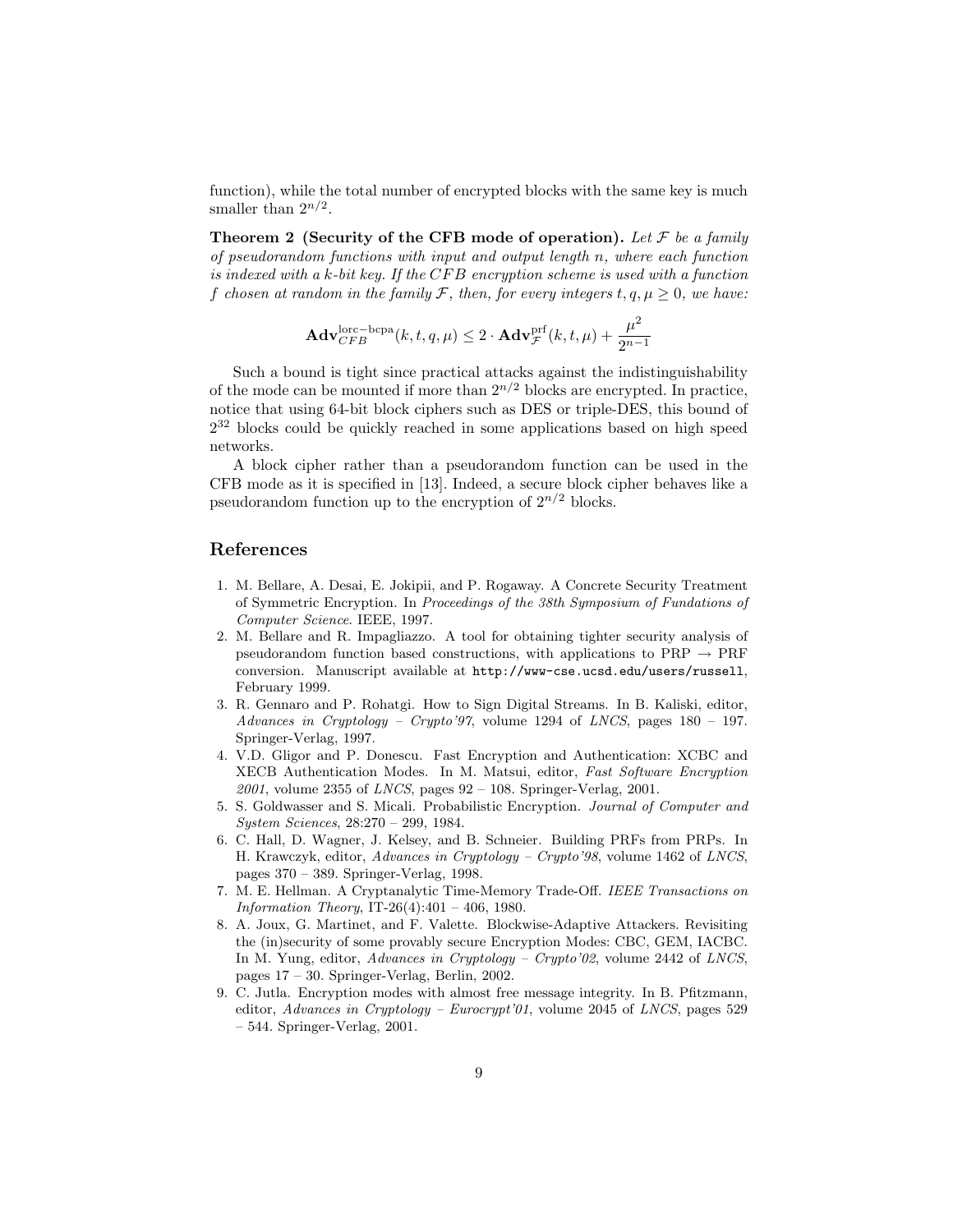- 10. A. Menezes, P. van Oorschot, and S. Vanstone. Handbook of Applied Cryptography. CRC Press, 1996.
- 11. NIST. FIPS PUB 81 DES Modes of Operation, December 1980.
- 12. P. Rogaway, M. Bellare, J. Black, and T. Krovetz. OCB: A Block-Cipher Mode of Operation for Efficient Authenticated Encryption. In Eighth ACM conference on Computer and Communications Security. ACM Press, 2001.

### A Security Proof for the DCBC encryption scheme

We recall the following theorem giving the security bound for the DCBC encryption scheme, in the security model defined in section 3.1.

**Theorem 3.** Let  $P$  be a family of pseudorandom permutations of input and output length n where each permutation is indexed with a k-bit key. If  $E$  is drawn at random in the family P, then the DCBC encryption scheme is LORC-BCPA secure. Furthermore, for any t, q and  $\mu \geq 0$ , we have:

$$
\mathsf{Adv}_{\mathrm{DCBC}}^{\mathrm{lorc}-\mathrm{bcpa}}(k,t,q,\mu) \leq 2\cdot \mathsf{Adv}_{\mathcal{P}}^{\mathrm{prp}}(k,t,\mu) + \frac{\mu^2}{2^{n-1}}
$$

Proof. The proof goes by contradiction. Assume that there exists an adversary A against the DCBC encryption scheme with non-negligible advantage. From this adversary, we construct an attacker  $\beta$  that can distinguish the block cipher  $E_K$  used in the DCBC, and randomly chosen in the family  $P$ , from a random permutation with non-negligible advantage. More precisely, the attacker  $\beta$  interacts with a permutation oracle that chooses a bit b and if  $b = 1$ , chooses f as a permutation in the set of all permutations  $\text{Perm}_n$ . Otherwise, if  $b = 0$ , it runs the key generation algorithm  $\mathcal{K}(1^k)$ , obtains a key K and sets f as  $E_K$ . The goal of  $\beta$  is to guess the bit b with non-negligible advantage. To this end,  $\beta$  uses the adversary  $\mathcal A$  and consequently  $\beta$  has to simulate the environment of the adversary A.

First,  $\beta$  chooses a bit  $b'$  at random and runs  $\mathcal{A}$ .  $\beta$  has to concurrently answer the block encryption queries of the LORC game. When  $A$  submits pairs of input block  $(M_0^i[j], M_1^i[j])$ , B always encrypts the block  $M_{b'}^i[j] \oplus C_{b'}^i[j-1]$  under the DCBC encryption mode thanks to the permutation oracle, yielding  $C_{b}^{i}[j]$ , and returns  $C_{b'}^{i}[j-1]$  to A. Finally, A will return a bit  $b''$  and if  $b' = b''$ , then  $\beta$ returns  $b^* = 0$ , otherwise, B returns  $b^* = 1$  to the oracle. The advantage of A in winning the LORC game is defined as:

$$
\mathbf{Adv}_{DCBC,A}^{\text{lorc}-\text{bcpa}}(k) = |2 \cdot \Pr[\text{Expt}_{DCBC,A}^{\text{lorc}-\text{bcpa(b)}}(k) = 1] - 1|
$$
  
=  $|2 \cdot \Pr[b' = b''|K \leftarrow \mathcal{K}(1^k), f = E_K] - 1|$ 

It is easy to verify that the attacker  $\beta$  can simulate the concurrent lorencryption oracle to adversary  $\mathcal A$  since  $\mathcal B$  has access to a permutation f and  $\mathcal B$ can simulate the encryption mode of DCBC. The advantage for  $\beta$  in winning his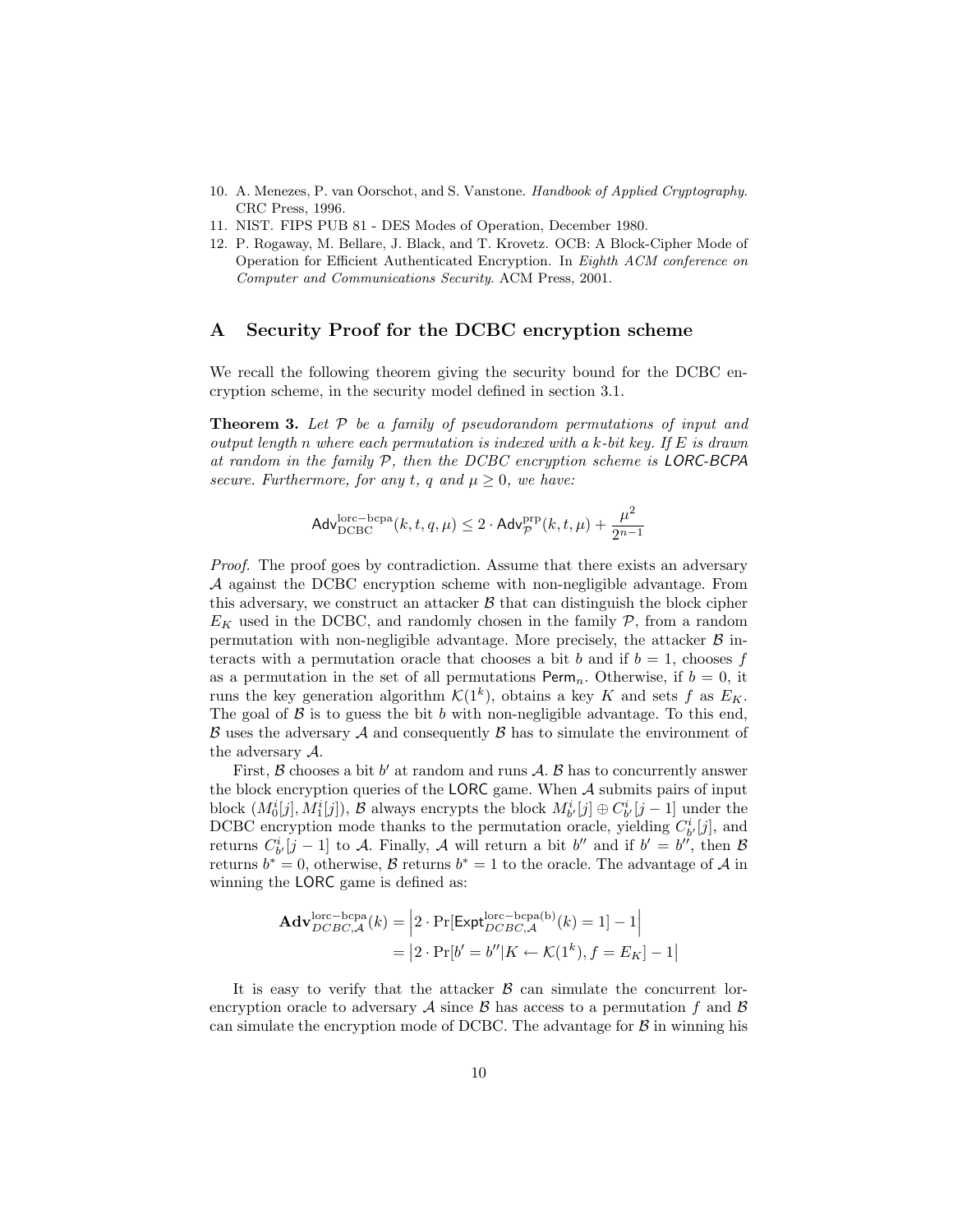game is defined as:

$$
\begin{aligned} \mathbf{Adv}_{\mathcal{P},\mathcal{B}}^{\text{prp}}(k) &= |\Pr[b^* = 0|b = 0] - \Pr[b^* = 0|b = 1]| \\ &= |\Pr[b'' = b'|b = 0] - \Pr[b'' = b'|b = 1]| \\ &= \Pr[b'' = b'|K \leftarrow \mathcal{K}(1^k), f = E_K] - \Pr[b'' = b'|f \leftarrow \text{Perm}_n] \\ &\ge \frac{1 + \mathbf{Adv}_{DCBC,\mathcal{A}}^{\text{loc} - \text{bcpa}}(k)}{2} - \Pr[b'' = b'|f \leftarrow \text{Perm}_n] \end{aligned}
$$

Let us now analyze  $Pr[b'' = b' | f \leftarrow Perm_n]$ . We denote by D the event that all the inputs on the  $f$  permutation are distinct. Thus we have:

$$
\Pr[b'' = b' | f \leftarrow \text{Perm}_n] = \Pr[b'' = b' | f \leftarrow \text{Perm}_n \land D] \cdot \Pr[D] + \Pr[b'' = b' | f \leftarrow \text{Perm}_n \land \bar{D}] \cdot \Pr[\bar{D}] = 1/2 \cdot (1 - \Pr[\bar{D}]) + \left(1 - \frac{1}{2^n}\right) \cdot \Pr[\bar{D}]
$$

This last equation comes from the fact that if  $f$  is a permutation chosen at random from the set of all permutations and no collision occurs, outputs of f are independent of the input blocks  $M_0^i[j]$  and  $M_1^i[j]$  and the adversary  ${\mathcal A}$  has no advantage in winning the LORC game. Therefore,  $Pr[b'' = b' | f \leftarrow Perm_n \wedge D] = \frac{1}{2}$ . Otherwise, if a collision occurs, there exists i, i', j, j' such that  $(i, j) \neq (i', j')$  and  $C_{b'}^{i}[j] = C_{b'}^{i'}$  $b'_{b'}[j']$ , and then since A knows all the plaintexts blocks  $(M_0^i, M_1^i)$  and the corresponding ciphertext blocks  $C_{b'}^i$ , he can decide whether  $M_0^i[j] \oplus M_0^{i'}$  $j'_{0}[j'] =$  $C_{b'}^i[j-1] \oplus C_{b'}^{i'}$  $\left[ \begin{array}{c} u' \\ b' \end{array} \right]$  or whether  $M_1^i[j] \oplus M_1^{i'}$  $\binom{i'}{1}[j'] = C_{b'}^{i}[j-1] \oplus C_{b'}^{i'}$  $b_i^{i'}[j'-1]$ . However, with probability  $1/2^n$ , we have  $M_0^i[j] \oplus M_0^{i'}$  $\begin{equation} \begin{bmatrix} \vec{i}'\ \vec{0}'\end{bmatrix} = M_1^i[\vec{j}] \oplus M_1^i{}' \end{equation}$  $\left[ \begin{smallmatrix} i' \\ 1 \end{smallmatrix} \right]$  if  $(M_0^i, M_1^i)$  are chosen at random. Thus in any way  $A$  wins his game in this case and we have  $Pr[b'' = b' | f \leftarrow Perm_n \wedge \overline{D}] \leq (1 - \frac{1}{2^n})$ . So, we get:

$$
\Pr[b'' = b' | f \leftarrow \mathsf{Perm}_n] \le \frac{1}{2} + \left(\frac{1}{2} - \frac{1}{2^n}\right) \cdot \Pr[\bar{\mathsf{D}}]
$$

Now, let us bound the probability that a collision occurs. The following lemma shows that if  $\mu$  is the number of encrypted blocks, then  $Pr[\bar{D}] \leq \frac{\mu(\mu-1)}{2^{n-1}}$ . Consequently, the advantage of the attacker  $\beta$  is related to the advantage of the adversary A:

$$
\mathbf{Adv}_{\mathcal{P},\mathcal{B}}^{\text{prp}}(k) \ge \frac{1 + \mathbf{Adv}_{DCBC,\mathcal{A}}^{\text{lorc}-\text{bcpa}}(k)}{2} - \left(\frac{1}{2} + \left(\frac{1}{2} - \frac{1}{2^n}\right) \cdot \Pr[\bar{\mathsf{D}}]\right) \ge \frac{\mathbf{Adv}_{DCBC,\mathcal{A}}^{\text{lorc}-\text{bcpa}}(k)}{2} - \left(\frac{1}{2} - \frac{1}{2^n}\right) \cdot \Pr[\bar{\mathsf{D}}]
$$

Consequently, we obtain

$$
\mathbf{Adv}_{DCBC,\mathcal{A}}^{\text{lore}-\text{bcpa}}(k) \le 2 \cdot \mathbf{Adv}_{\mathcal{P},\mathcal{B}}^{\text{prp}}(k) + \left(1 - \frac{1}{2^{n-1}}\right) \cdot \Pr[\bar{\mathsf{D}}]
$$

$$
\le 2 \cdot \mathbf{Adv}_{\mathcal{P},\mathcal{B}}^{\text{prp}}(k) + \left(1 - \frac{1}{2^{n-1}}\right) \cdot \frac{\mu(\mu - 1)}{2^{n-1}}
$$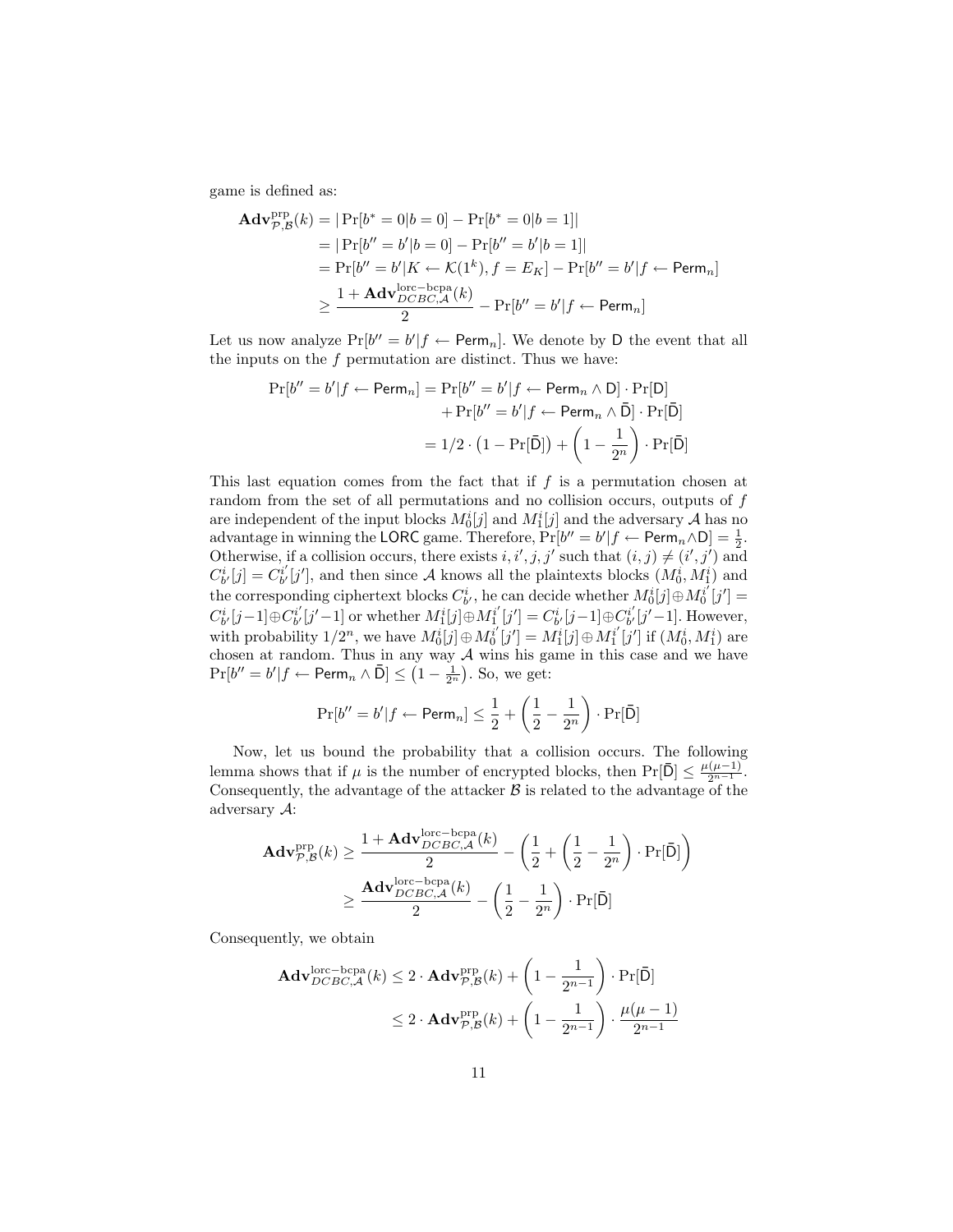and the theorem follows.

To conclude the proof, we have to prove the following lemma.

**Lemma 1.**  $Pr[\bar{D}] \leq \frac{\mu(\mu-1)}{2^{n-1}}$ .

*Proof.* We note that  $Pr[\bar{D}] = Pr[Col_1]$  where  $Col_1$  denotes the event that a collision occurs on the input of the function  $f$  during the encryption of the  $\mu$ blocks. Consequently,

$$
\Pr[\text{Col1}_{\mu}] = \Pr[\text{Col1}_{\mu} \wedge \overline{\text{Col1}_{\mu-1}}] + \Pr[\text{Col1}_{\mu} \wedge \text{Col1}_{\mu-1}]
$$
  
\n
$$
= \Pr[\text{Col1}_{\mu}|\overline{\text{Col1}_{\mu-1}}] \cdot \Pr[\overline{\text{Col1}_{\mu-1}}] + \Pr[\text{Col1}_{\mu-1}]
$$
  
\n
$$
\leq \Pr[\text{Col1}_{\mu}|\overline{\text{Col1}_{\mu-1}}] + \Pr[\text{Col1}_{\mu-1}]
$$
  
\n
$$
\leq \sum_{k=1}^{k=\mu} \Pr[\text{Col1}_{k}|\overline{\text{Col1}_{k-1}}]
$$

We now prove that  $Pr[Col1_k|\overline{Col1_{k-1}}] = \frac{2(k-1)}{2^n-(k-1)}$ . This represents the probability that a collision occurs in the input of the function  $f$  at the kth block given that no collision appeared before. We have  $Pr[Coll_k \wedge \overline{Coll_{k-1}}] = \frac{2(k-1)}{2^n}$ since there is  $(k-1)$  choices of picking one out of the  $2(k-1)$  previous different values of  $M_b^i[j] \oplus C^i[j-1]$  (as no collision occurs before the  $(k-1)$ th step). The factor 2 comes from the fact that there are two messages  $M_0$  and  $M_1$ . Thus, if a collision occurs for one of them, the adversary wins the game. The adversary cannot force a collision in the kth block: indeed, he does not know the output of the  $(k-1)$ th block and this output of the function f is independent of the  $(k-1)$ th input known by the adversary. Furthermore, there are  $2<sup>n</sup>$  different values of  $M^i[j] \oplus C^i[j-1]$ .

We also have  $Pr[\overline{\text{Col1}_{k-1}}] = \frac{2^n - (k-1)}{2^n}$  since there are  $2^n - (k-1)$  different values for  $M^i[j] \oplus C^i[j-1]$  out of the  $2^{\tilde{n}}$  choices (f is a permutation). Consequently, for  $k = 1, \ldots, \mu$ , we get:

$$
\Pr[\text{Coll}_k | \overline{\text{Coll}_{k-1}}] = \frac{2(k-1)/2^n}{[2^n - (k-1)]/2^n} = 2 \cdot \frac{2(k-1)}{2^n - (k-1)}
$$

Thus, if  $\mu \leq 2^{n-1}$ ,

$$
\Pr[\text{Coll}_{\mu}] \le \sum_{k=1}^{k=\mu} \Pr[\text{Coll}_{k}|\overline{\text{Coll}}_{k-1}] = \sum_{k=1}^{k=\mu} \frac{2(k-1)}{2^{n} - (k-1)} = \sum_{k=0}^{k=\mu-1} \frac{2k}{2^{n} - k}
$$

$$
\le \sum_{k=0}^{k=\mu-1} \frac{2k}{2^{n} - 2^{n-1}} = \sum_{k=0}^{k=\mu-1} \frac{2k}{2^{n-1}} = \frac{\mu(\mu-1)}{2^{n-1}}
$$

and the lemma is proved.  $\Box$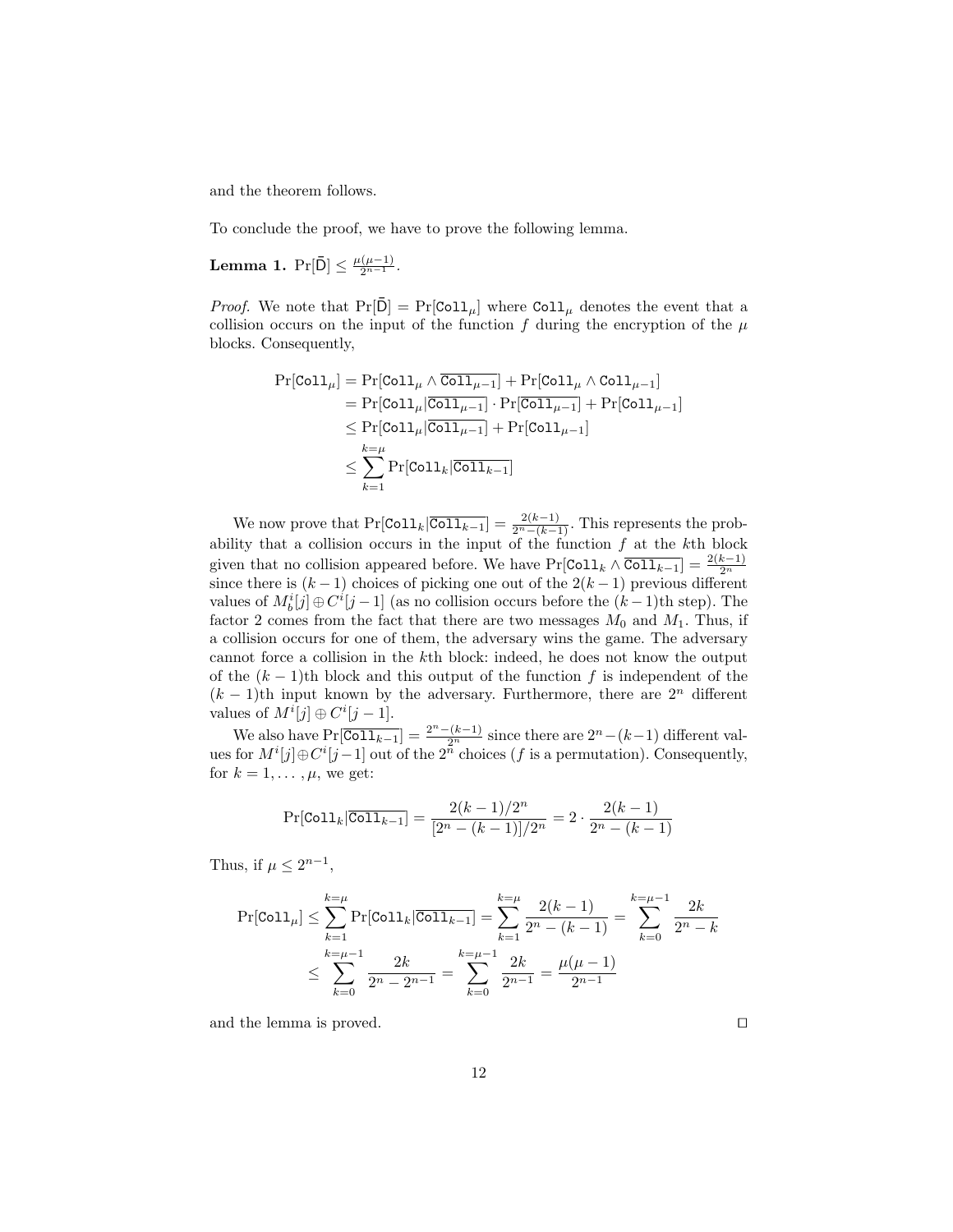### B Security Proof for the CFB encryption mode

The following theorem gives the security bound for the CFB encryption scheme against concurrent blockwise adaptive adversaries.

Theorem 4 (Security of the CFB mode of operation). Let  $\mathcal F$  be a family of pseudorandom functions with input and output length n, where each function is indexed with a k-bit key. If the  $CFB$  encryption scheme is used with a function f chosen at random in the family F, then, for every integers  $t, q, \mu \geq 0$ , we have:

$$
\mathbf{Adv}_{CFB}^{\text{lorc}-\text{bcpa}}(k, t, q, \mu) \leq 2 \cdot \mathbf{Adv}_{\mathcal{F}}^{\text{prf}}(k, t, \mu) + \frac{\mu^2}{2^{n-1}}
$$

*Proof.* We consider an adversary  $\mathcal A$  against the CFB mode, trying to win the LORC-BCPA security game. We show that this adversary can be turned into an adversary  $\beta$  trying to distinguish the function  $F_K$  from a random function chosen in  $\mathcal{R}^{n\to n}$ . The attack scenario for A is as defined in section A.2. B has to simulate for the environment of  $A$ , by using his own oracle. Indeed,  $\beta$  has access to an oracle  $\mathcal{O}_f$ , defined as follows: in the beginning of the game,  $\mathcal{O}_f$  picks at random a bit b. If  $b = 0$  then he chooses at random a key K for the function  $F \in \mathcal{F}$  and lets  $f = F_K$ . Otherwise, if  $b = 1$ , then f is a random function chosen in the set  $\mathcal{R}^{n \to n}$  of all the function from  $\{0, 1\}^n$  into  $\{0, 1\}^n$ . B has to guess with non negligible advantage the bit b.

We now precisely describe how the adversary  $\beta$  answers the encryption queries made by  $A$ . First,  $B$  picks at random a bit  $b'$ . A feeds his encryption oracle with queries of the form  $(M_0^i[j], M_1^i[j])$ , where  $M_b^i[j]$  is the j-th block of the i-th query. Note that queries can be interleaved, so that some of the previous queries are not necessarily finished at this step. When  $B$  receives such a query and if  $j = 1$ , then B picks at random a value  $R_i$ , sends it to  $\mathcal{O}_f$  and receives  $f(R_i)$ . If  $j \neq 1$ , then B transmits  $C_{b'}^i[j-1]$  to  $\mathcal{O}_f$  and receives  $f(C_{b'}^i[j-1])$ . Finally, B returns  $C_{b'}^i[j] = M_{b'}^i[j] \oplus f(\check{C}_{b'}^i[j-1])$  or  $R_i$  along with  $\check{C}_{b'}^i[1] = M_{b'}^i[1] \oplus f(R_i)$ to A, according to the value j. At the end of the game, A returns a bit  $b''$  representing its guess for the bit  $b'$ . Then,  $\beta$  also outputs a bit  $b^*$  representing his guess for the bit b chosen by  $\mathcal{O}_f$  and such that  $b^* = 0$  if  $b' = b''$ , and  $b^* = 1$ otherwise. We have to evaluate  $\mathbf{Adv}_{\mathcal{F}}^{\text{prf}}(k)$ . We have:

$$
\mathbf{Adv}_{\mathcal{F}}^{\text{prf}}(k) = |\Pr[b^* = 0|b = 0] - \Pr[b^* = 0|b = 1]|
$$
  
\n
$$
= |\Pr[b' = b''|f \leftarrow \mathcal{F}] - \Pr[b' = b''|f \leftarrow \mathcal{R}^{n \to n}]|
$$
  
\n
$$
\geq \frac{1 + \mathbf{Adv}_{CFB,A}^{\text{loc}-\text{bcpa}}(k)}{2} - \Pr[b' = b''|f \leftarrow \mathcal{R}^{n \to n}]
$$
 (1)

Thus,  $\mathbf{Adv}_{CFB,A}^{\text{lorc}-\text{bcpa}}(k) \leq 2 \cdot \mathbf{Adv}_{\mathcal{F}}^{\text{prf}}(k) + 2 \cdot \Pr[b' = b'' | f \leftarrow \mathcal{R}^{n \to n}] - 1$  and it remains to upperbound  $Pr[b' = b'']f \leftarrow \mathcal{R}^{n \to n}$ .

As for the previous proof for the security of the DCBC encryption scheme, we will look at the collisions that can occur in the inputs of the function  $f$ . Indeed, if no such collision appears, then the advantage for the adversary  $A$  in winning